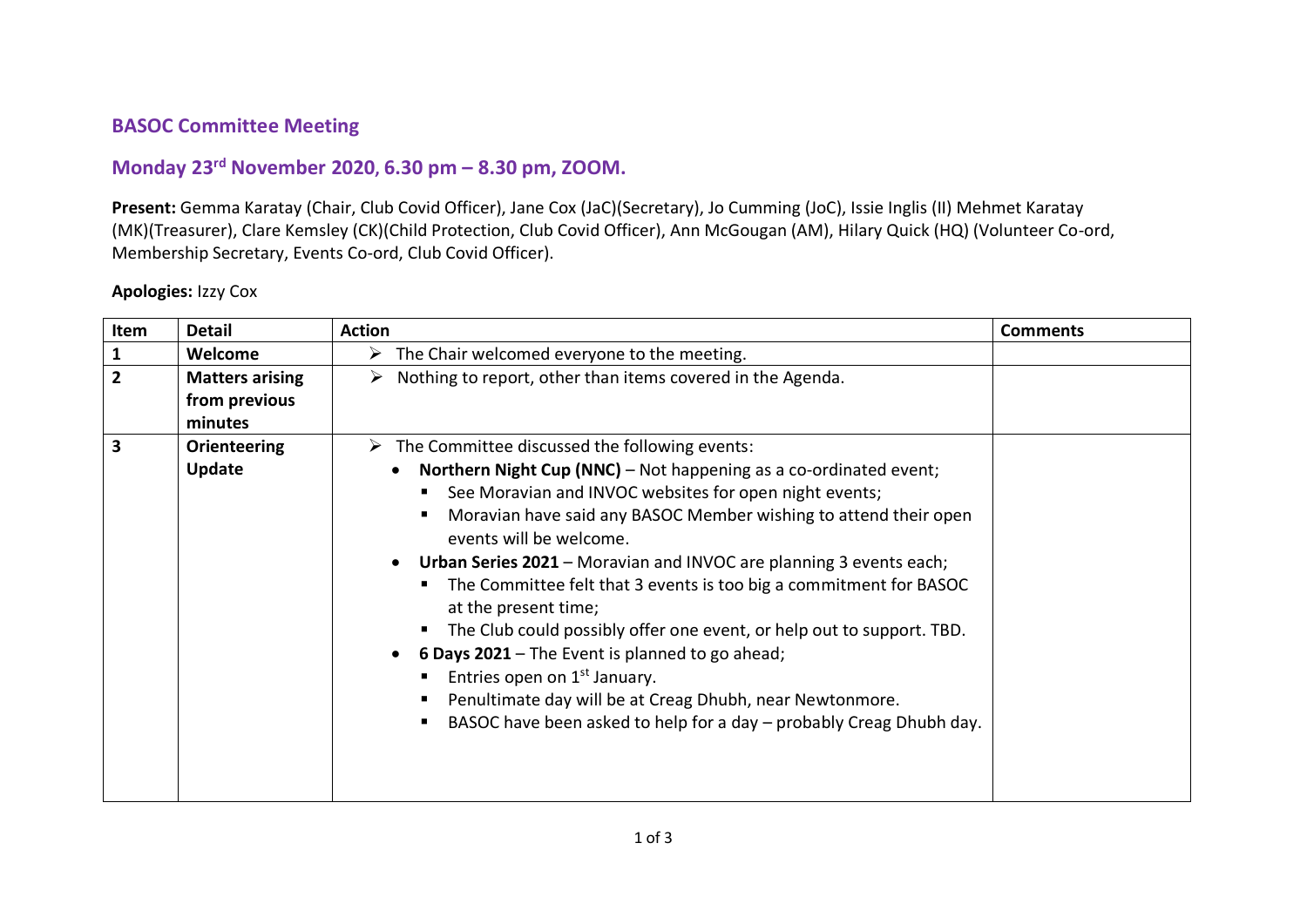| Item | <b>Detail</b>       | <b>Action</b>                                                                                                                                                                                                                                                                                                                                                                                                                                                                                                                                                                                                                                                                                                                                                                                                                                                                                                                                                                                                                                                                                                                                                                                                                                                                    | <b>Comments</b>                              |
|------|---------------------|----------------------------------------------------------------------------------------------------------------------------------------------------------------------------------------------------------------------------------------------------------------------------------------------------------------------------------------------------------------------------------------------------------------------------------------------------------------------------------------------------------------------------------------------------------------------------------------------------------------------------------------------------------------------------------------------------------------------------------------------------------------------------------------------------------------------------------------------------------------------------------------------------------------------------------------------------------------------------------------------------------------------------------------------------------------------------------------------------------------------------------------------------------------------------------------------------------------------------------------------------------------------------------|----------------------------------------------|
| 4    | <b>BASOC Update</b> | $\triangleright$ 2020/21 Events:<br>• Tues=O: Planning to continue;<br>HQ will put controls out for Dec 20 & Jan 21 training;<br>π.<br>Probably south end, Uath Lochans/Inshriach;<br>Contact HQ for map details and to log entry;<br>Feedback to HQ on use of courses outside of Tues training would be<br>useful;<br>Please adhere to Covid-19 restrictions in force.<br><b>BASOC Events 2021:</b><br>Depending on Membership numbers/volunteers/lifting of Covid-19<br>restrictions, the Committee thought that planning for 3 local events +<br>Club Champs was a realistic target for 2021;<br>Targeted Tuesday Evening O sessions could be used to host a local<br>event (in addition to the 3 planned local events);<br>Local events can be more readily planned ahead, and easily cancelled<br>if necessary, without wasting resources;<br>There has been no word on 2021 SOLs as yet;<br>BASOC will not be bidding for a SOL at this time;<br>$\circ$<br>Given that 2021 is a 6-Days year, BASOC would not be planning a<br>WOLF before 2022.<br><b>BASOC Membership:</b><br>We anticipate losing a few Club members at the end of 2020;<br>A large number of BASOC Members don't live locally;<br>A new family have re-joined the Club for 2021 - welcome to the Hayes |                                              |
|      |                     | Family who participated in the Family Sessions in 2017!<br>BASOC will re-offer free membership for 2021 to the 2 members from<br>$\blacksquare$<br>the last Family Sessions, who were not able to participate during 2020<br>due to Covid-19.                                                                                                                                                                                                                                                                                                                                                                                                                                                                                                                                                                                                                                                                                                                                                                                                                                                                                                                                                                                                                                    | <b>Membership Secretary</b><br>will contact. |